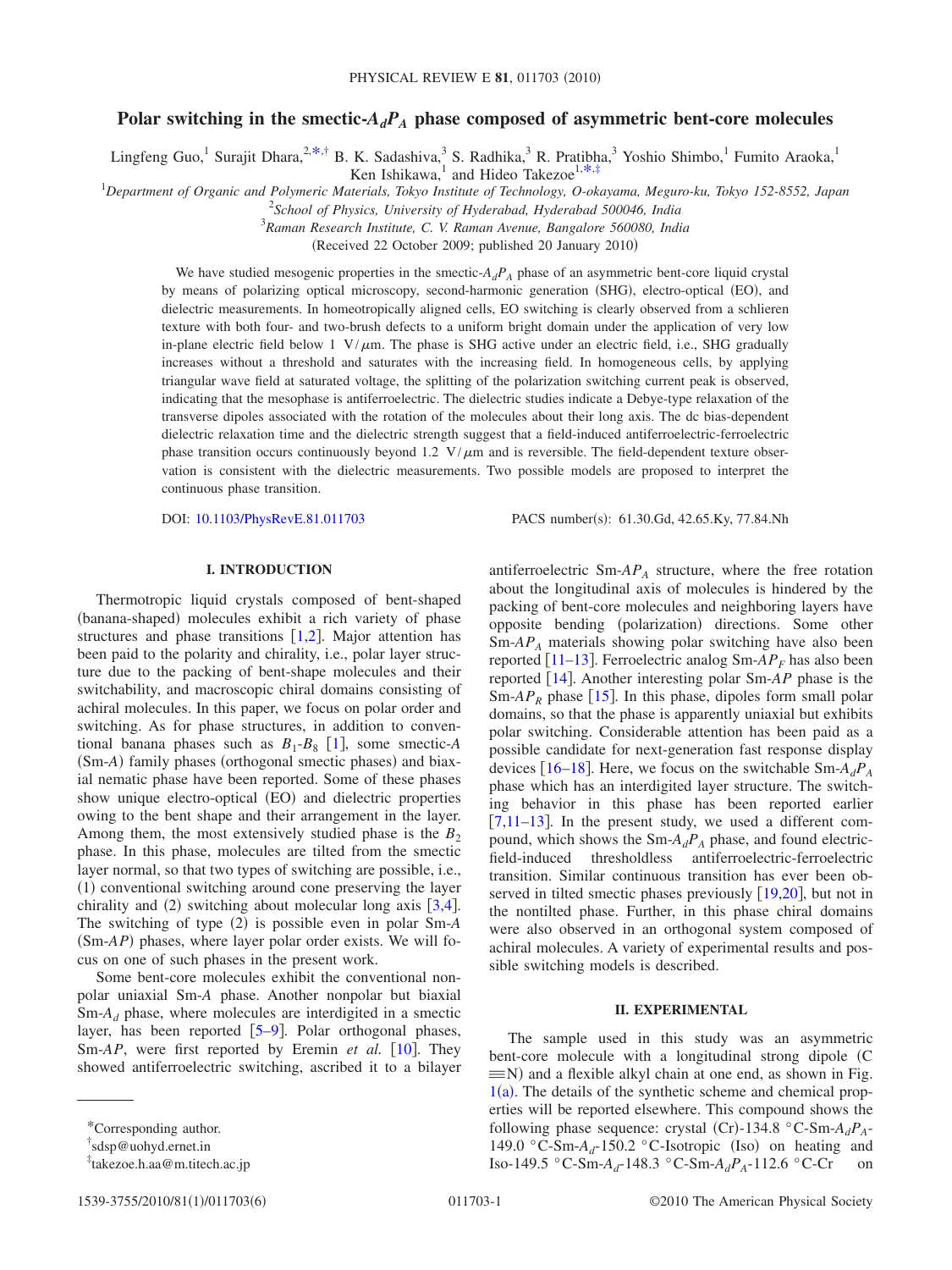<span id="page-1-0"></span>

Heating: Cr-134.8 °C-Sm-A<sub>d</sub> P<sub>A</sub>-149.0 °C-Sm-A<sub>d</sub>-150.2 °C-Iso Cooling: Iso-149.5 °C-Sm-A<sub>d</sub>-148.3 °C-Sm-A<sub>d</sub> P<sub>A</sub>-112.6 °C-Cr



FIG. 1. (Color online) (a) Chemical structure and phase sequence of the compound used in the  $experiment.$  (b)–(e) Planar texture of a 12.8- $\mu$ m-thick cell at 145 °C under various vertical dc fields.  $(f)$ - $(i)$  Homeotropic texture of a 5.6- $\mu$ m-thick cell at 138 °C under various inplane dc fields.

cooling. For preparing planar cells, glass plates coated with indium tin oxide were spin coated with polyimide (JSR, AL-1254) and cured at 180  $^{\circ}$ C for 1 h. The plates were rubbed antiparallel to obtain homogeneous alignment of the director. In homeotropic cells, polyimide (Nissan Chemical, SE-1211) was used as an alignment layer. A uv curable adhesive mixed with spacer was used to make cells of typical thickness. The sample was filled in empty cells in the isotropic phase by capillary action and cooled slowly.

Texture observations were made by using a polarizing optical microscope (Nikon, Optiphot-pol) equipped with a hot stage and temperature controller (Mettler Toledo FP 82). A function generator connected with a high voltage amplifier was used to study the electro-optical switching behavior. The polarization reversal current was measured across a 1 M $\Omega$ resistor using a standard triangular wave technique. The second-harmonic generation (SHG) measurements were also conducted using a planar cell. The light intensity of the fundamental light, Nd:YAG laser (1064 nm, 8 ns duration, and 10 Hz repetition), was reduced down to 6  $\text{mJ/mm}^2$  and was incident into the sample at 45° incidence. The SHG signal was detected in the transmission direction by a photomultiplier tube (Hamamatsu, R955) after blocking the fundamental light by IR cut and interference filters. The signal was accumulated for 30 s with a boxcar integrator (Stanford Research Systems, SR-250). A frequency response analyzer (Solartron 1255B) with a dielectric interface (Solartron 1296) was used to measure the dielectric properties in a homogeneously aligned cell. The measuring field was  $0.3 \text{ V}_{\text{pp}}$ and a dc biased field up to 40 V was applied. The real and imaginary parts of the dielectric permittivity from 1 Hz to 1 MHz were measured under different bias fields.

#### **III. RESULTS**

Let us show texture changes upon electric field application in the  $Sm-A_dP_A$  phase under crossed polarizers. Figures

 $1(b)-1(i)$  $1(b)-1(i)$  show the results for homogeneous (at 145 °C) and homeotropic (at 138 °C) cells, respectively. Homogeneously aligned samples show a fan-shaped texture. A few stripes existed in the absence of a field [Fig.  $1(b)$  $1(b)$ ], disappeared by applying a small field [Figs.  $1(c)$  $1(c)$  and  $1(d)$ ], and obvious birefringence change was followed under a higher field like 4.5  $V/\mu$ m [Fig. [1](#page-1-0)(e)]. We found that birefringence color change was continuous, and the textural change was reversible. We also conducted x-ray diffraction experiments under an applied field and no noticeable change in the layer spacing was observed, indicating that the antiferroelectric to ferroelectric transition occurs keeping the layer spacing unchanged. In homeotropically aligned cells, a schlieren texture with both four- and two-brush defects were observed [Fig.  $1(f)$  $1(f)$ ]. An in-plane electric field was applied across a gap of 50  $\mu$ m, where the electric field was  $45^{\circ}$  to crossed polarizers, and the temperature was fixed at 138 °C. By applying a field, the texture changed continuously [Figs.  $1(g)$  $1(g)$  and  $1(h)$ ] and became uniformly bright [Fig.  $1(i)$  $1(i)$ ] even under very low voltage (below 1  $V/\mu$ m). During the whole process, no threshold could be observed.

We now show SHG results as a function of temperature and electric field. In the absence of an electric field, no SHG signal was observed in the whole temperature range, implying that this phase has no macroscopic polar domains. On the other hand, by applying a rectangular wave field to planar cells, comparatively strong SH signal was detected in the  $Sm-A_dP_A$  phase both in heating and cooling runs. The electric-field-dependent SHG signal is shown in Fig.  $2(a)$  $2(a)$ . The measurement was carried out at  $140\degree$ C in a cooling process in an 8.9  $\mu$ m cell. The SH signal gradually increased with increasing field and saturated above 120  $V_{pp}$ . Note that no distinct threshold voltage could be observed in the SHG intensity change. Figure  $2(b)$  $2(b)$  shows the temperature dependence of the SH signal under a rectangular wave voltage of 80  $V_{\text{pp}}$ . In the cooling process, the SH signal emerged quickly from zero and showed a maximum value when the transition to the  $Sm-A_dP_A$  occurred. Then the signal gradu-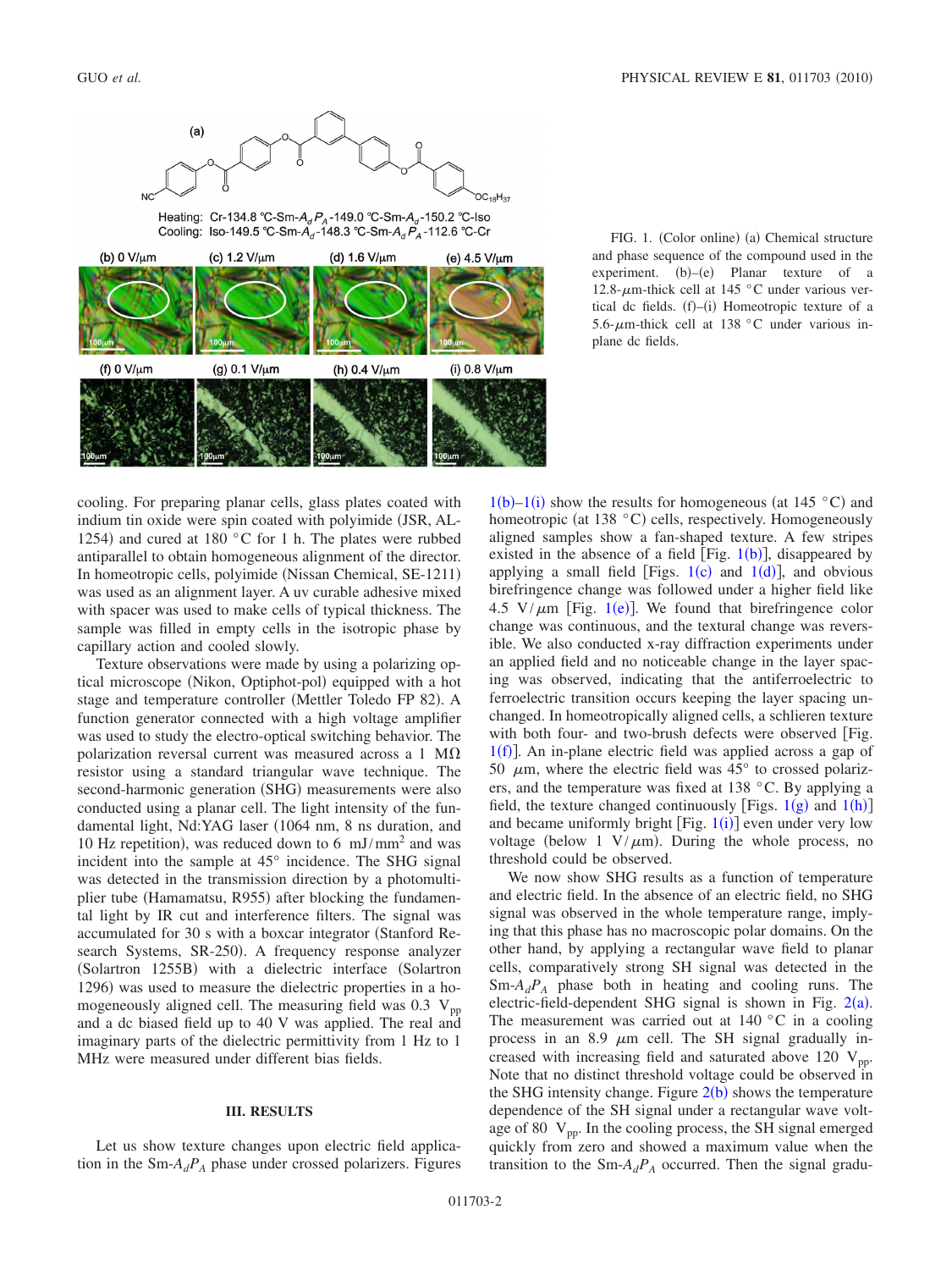<span id="page-2-0"></span>

FIG. 2. (a) SHG intensity as a function of applied voltage at 140 °C. (b) SHG intensity as a function of temperature in both cooling (squares) and heating (open circles) runs in a homogeneous sample at an applied rectangular voltage of 80  $V_{\text{pp}}$  and at a frequency of 10 Hz. Cell thickness is 8.9  $\mu$ m.

ally decreased with reducing temperature. The gradual decrease could be explained by the increase in scattering caused by rigid boundaries of local domains on cooling. The SHG intensity drops to zero upon crystallization. Similar tendency was also observed in the heating procedure. We note, however, that the temperature-dependent behavior changes with an applied field since the saturation field depends on temperature. Figure  $2(b)$  $2(b)$  is one of the typical examples.

We measured the polarization reversal current in a  $4.8 - \mu$ m-thick planar cell at various temperatures to identify the switching behavior. The applied field was a triangular wave voltage of 120  $V_{pp}$  and frequency of 9 Hz. At 138  $^{\circ}$ C, double switching current peaks were detected, as shown in Fig.  $3(a)$  $3(a)$ , indicating that the ground-state structure of the mesophase is antiferroelectric. Two current peaks are closely located at about 0 V. This behavior is consistent to the quasicontinuous ferroelectric transition shown by the SHG measurement [Fig.  $2(a)$  $2(a)$ ]. Similar continuous field-induced antiferroelectric-ferroelectric transitions were detected in tilted smectic phases by applying simple and modified triangular wave fields  $[19,20]$  $[19,20]$  $[19,20]$  $[19,20]$ . However, such a continuous antiferroelectric-ferroelectric transition has never been observed in the orthogonal smectic phase such as the Sm-*AdPA* phase. The variation of spontaneous polarization  $(P_s)$  as a function of temperature is shown in Fig.  $3(b)$  $3(b)$ . The  $P_s$  value increases rapidly from  $\sim 60 \text{ nC/cm}^2$  to around 260 nC/cm<sup>2</sup> after the transition to the polar phase and drops sharply to zero at crystallization.

The dielectric properties were measured as a function of frequency from 1 Hz to 1 MHz at various temperatures. The

<span id="page-2-1"></span>

FIG. 3. (a) Switching current in the  $Sm-A_dP_A$  phase by applying a triangular wave voltage of 120  $V_{pp}$  and with the frequency of 9 Hz at 138 °C. (b) Spontaneous polarization  $(P_s)$  as a function of temperature. Cell thickness is 4.8  $\mu$ m.

real part  $(\varepsilon')$  and imaginary part  $(\varepsilon'')$  are given in Figs. [4](#page-2-2)(a) and  $4(b)$  $4(b)$ , respectively. It is noticed that in the isotropic phase  $(T - T_{I-Sm} = +1)$  only one low-frequency ionic relaxation is observed near 20 Hz. In the  $Sm-A_dP_A$  phase there is another relaxation near 100 kHz and it is temperature dependent. In order to confirm that the low-frequency relaxation is due to the ionic relaxation, we increased the dc bias voltage up to

<span id="page-2-2"></span>

FIG. 4. Dielectric permittivity in the  $Sm-A_dP_A$  phase. (a) Real part  $(\varepsilon')$  and (b) imaginary part  $(\varepsilon'')$  as functions of frequency at various relative temperatures  $(T - T_{I-Sm})$ . (c) The effect of dc bias field on the dielectric constant  $(\varepsilon')$  at  $T - T_{I-Sm} = -10$  °C. Cell thickness is 12.8  $\mu$ m.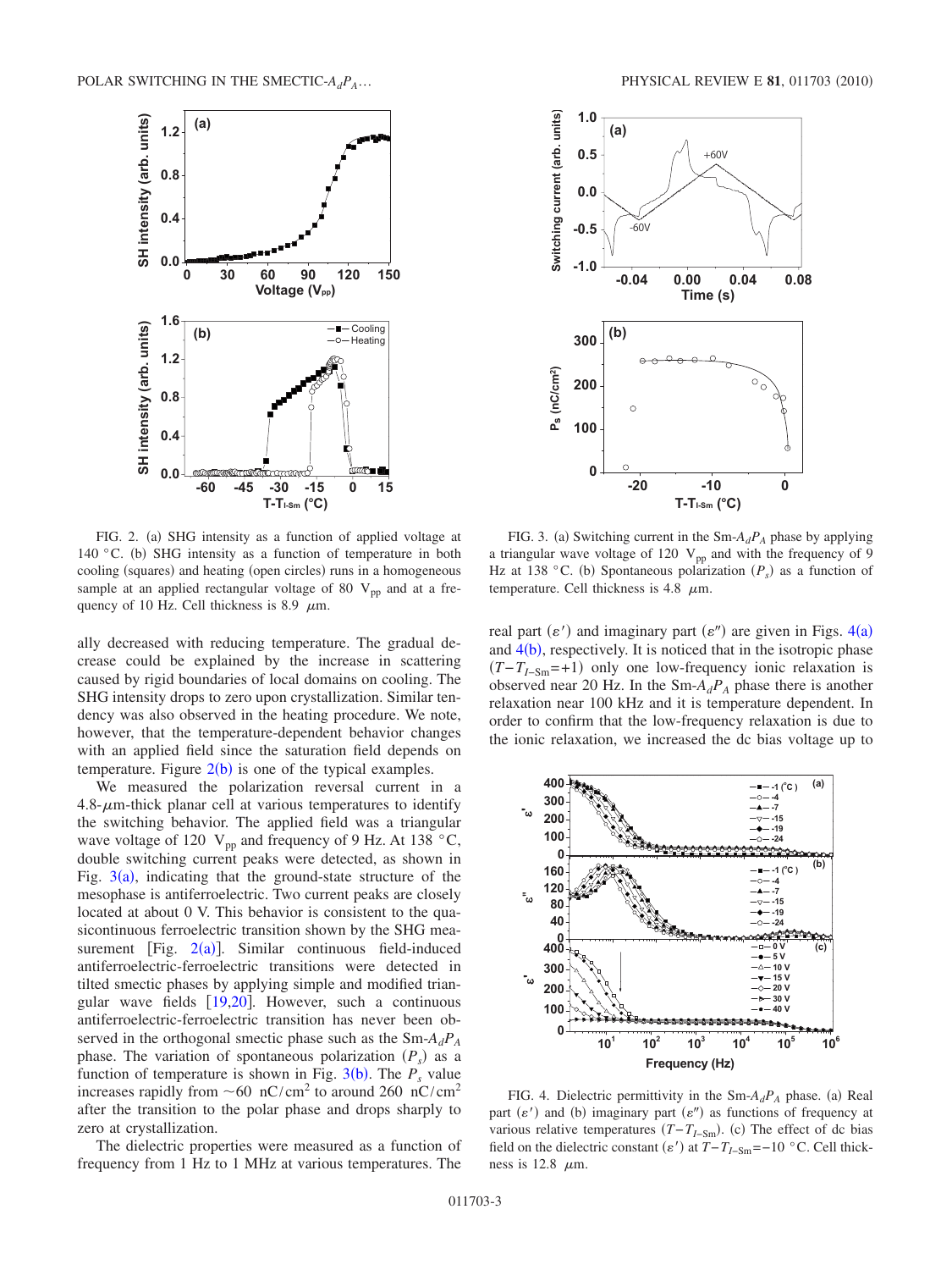<span id="page-3-1"></span>

FIG. 5. Cole-Cole plot of the dielectric permittivity at 138 °C.

40 V and found that the low-frequency dielectric constant reduced and the ionic relaxation could be suppressed almost completely as the ions were swept away from the bulk under dc bias fields as seen in Fig.  $4(c)$  $4(c)$ . On the contrary, another relaxation at about 100 kHz was enhanced by increasing the bias voltage (see Fig. [7](#page-3-0) later). The Cole-Cole plot of real  $(\varepsilon')$ and imaginary  $(e'')$  parts of the dielectric constants at the temperature of 138 °C is shown in Fig. [5.](#page-3-1) As we mentioned that the low-frequency dielectric relaxation is due to the ion, we used data from 100 Hz to 1 MHz to describe the dielectric relaxation. Single semicircular arc clearly suggests that there is only one relaxation and further it is Debye type as the data are well fitted with the Debye equation. Thus, we use the Debye equation to analyze the frequency-dependent

<span id="page-3-2"></span>

FIG. 6. Variation of (a) dielectric strength  $(\Delta \varepsilon)$  and (b) relaxation time  $(\tau)$  as a function of relative temperatures.

<span id="page-3-0"></span>

FIG. 7. Variation of relaxation time  $\tau$  (squares) and the dielectric strength  $\Delta \varepsilon$  (open circles) as a function of dc bias field.

dielectric data at various temperatures and dc bias fields. The dielectric strength  $(\Delta \varepsilon)$  and the dielectric relaxation time  $(\tau)$ were obtained as fitting parameters.

The variation of the dielectric strength as a function of temperature is shown in Fig.  $6(a)$  $6(a)$ . It is seen that the dielectric strength increases rapidly from 4 in the isotropic phase and attain a maximum at the Sm- $A_d$  to Sm- $A_dP_A$  transition. The value of  $\Delta \varepsilon$  decreases slightly as the temperature is lowered due to the gradual increase in viscosity in the cooling process. From Fig.  $6(b)$  $6(b)$  it is noticed that the relaxation time  $(7)$ also rapidly increases from 0.6  $\mu$ s to about 1.3  $\mu$ s in the vicinity of  $Sm-A_d-Sm-A_dP_A$  phase transition and in the  $Sm-A_dP_A$  phase it is almost independent of temperature. Such a rapid increase of  $\tau$  in Sm- $A_dP_A$  phase is due to the rapid growth of the polar order. The average polarization direction is along the bending direction and is parallel to the layer. The relaxation at about 100 kHz is attributed to that of the molecular motion associated with this polarization response. Figure [7](#page-3-0) shows the effect of dc bias field on this relaxation mode. It is discerned that relaxation strength and relaxation time are almost constant up to 1.2 V/ $\mu$ m. When the voltage continues to rise, both of them progressively increase with the electric field. It can be explained as follows: by applying a dc field, macroscopic polarization emerges by distorting the antiferroelectric structure to the ferroelectric one, so that the dielectric strength increases.

<span id="page-3-3"></span>

FIG. 8. Simple model of the field-induced antiferroelectricferroelectric transition. Black arrows connected to the arms of bent cores stand for the stronger dipole of  $C \equiv N$ .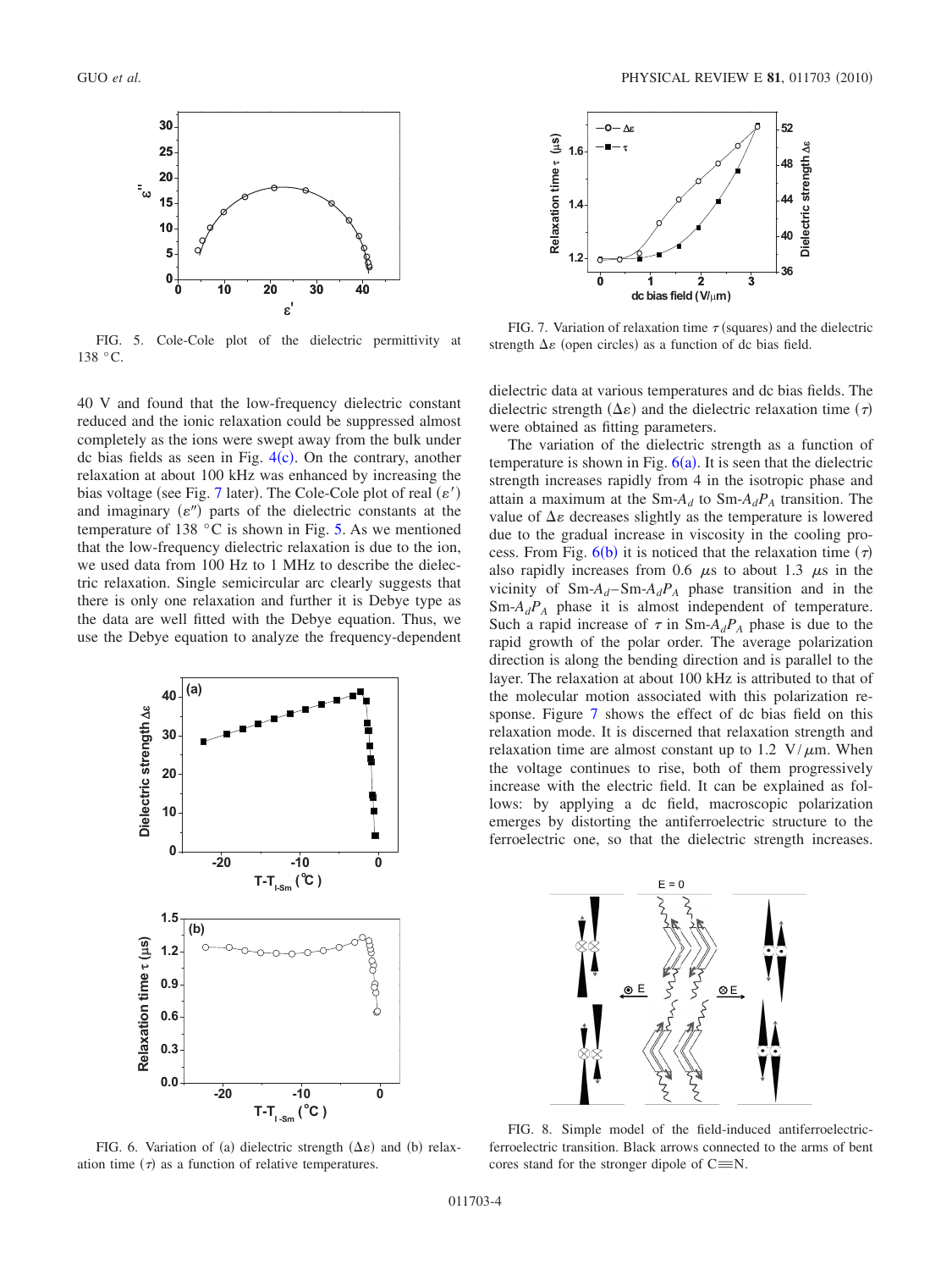<span id="page-4-0"></span>

FIG. 9. (Color online) (a) and (b) Homeotropic textures under polarizers decrossed in the opposite direction. White arrows represent polarizer and analyzer. The dark regions with their brightness interchanged by rotating the analyzer clockwise or counterclockwise are chiral domains.

Similar phenomenon has been observed in the antiferroelectric smectic- $C^*$  (Sm- $CA^*$ ) [[21](#page-5-16)].

### **IV. DISCUSSION**

Now we consider a possible model of EO switching based on x-ray, EO, and SHG studies. We believe the previous model of molecular packing proposed by Sadashiva *et al.*  $[6]$  $[6]$  $[6]$ , as shown in Fig. [8](#page-3-3) (middle). In the absence of a field, the bent cores of molecules are parallel to substrate surfaces because of an electrostatic interaction between molecules and surfaces as well as packing entropy effect. This model is reasonable from x-ray analysis data, i.e., the calculated individual molecular length  $L$  is 46.4 Å, while the layer thickness experimentally obtained is 54.5 Å, suggesting an interdigited structure. Moreover, this arrangement satisfies compact packing of bent cores. In this arrangement, the polarization component along the layer normal is totally cancelled, whereas macroscopic layer polarization emerges parallel to the layer. Because of the antiferroelectric orientation, this layer polarization is also cancelled between adjacent layers, so that no macroscopic polarization can be detected without applying an electric field, being consistent to non-SHG activity. However, when an external field is applied on the sample, the layer polarization reorients toward the field direction, as shown in Fig. [8,](#page-3-3) i.e., the paired molecules rotate about their molecular long axis or the layer normal. It is clear that the birefringence increases by applying an electric field, being consistent to the texture change shown in Figs.  $1(b)-1(e)$  $1(b)-1(e)$ .

Usually field-induced antiferroelectric-ferroelectric transition is associated with the threshold behavior both in classical Sm- $CA^*$  [[22](#page-5-18)] and bent-core  $B_2$  [[23](#page-5-19)] phases. In the present case, however, all the measurements indicate the thresholdless behavior. We can suggest two ideas to explain this behavior. (1) The potential barrier between the antiferroelectric and ferroelectric states is so low that electric-field-induced transition occurs quasicontinuously. This idea is supported by closely located double switching current peaks as shown in Fig.  $3(a)$  $3(a)$ . (2) The existence of helical structure. Actually we observed spontaneous formation of chiral domains, as shown in Fig. [9.](#page-4-0) In these textures of homeotropically aligned cells under decrossed polarizers, the brightness of some areas interchanged by slightly rotating an analyzer clockwise or counterclockwise, indicating the existence of chiral domains.

The phenomenon is similar to the spontaneous chiral domain formation observed in the  $B_4$  [[24](#page-5-20)] and dark conglomerate  $\lceil 25 \rceil$  $\lceil 25 \rceil$  $\lceil 25 \rceil$  phases. However, the phase shown by the present sample is a fluid phase, being quite different from  $B_4$  and dark conglomerate phases. So far, the spontaneous chiral domain formation has also been reported in nonchiral fluid nematic phase  $[26-29]$  $[26-29]$  $[26-29]$ . However, these chiral domain formations were recently ascribed to surface effect  $\lceil 30 \rceil$  $\lceil 30 \rceil$  $\lceil 30 \rceil$ . In the present case, however, the situation is very different because of the following reasons:  $(1)$  we used homeotropic cells, so that the surface anchoring must be very weak, and (2) the chiral domains are very unstable. The shape of domains is easily changed by slightly changing temperature and lightly touching even the oven, where our sample is located. Hence, we can conclude that the chiral domain formation in our sample is not caused by surfaces.

Moreover, the observed phenomenon is slightly different: besides the chiral domains, which show brightness change in oppositely decrossed polarizers, there exist bright areas, which show no significant change under uncrossed polarizers. In this nontilted (orthogonal)  $Sm-A_dP_A$  phase, the longitudinal axis is parallel to the layer normal and the polar direction lies in the layer planes. Therefore, there are two twofold rotation axes along the polar (bending) direction and perpendicular to it at the layer boundaries. In addition bending plane is a mirror plane, so that the local structure of the Sm- $A_dP_A$  phase has  $D_{2h}$  symmetry. For the Sm- $A_dP_A$  phase to be chiral, a helical structure must be formed. Therefore, three domains, two chiral and one nonchiral, are attributed to right- and left-handed helix and nonhelical domains, respectively. By applying an electric field, helix unwinding and antiferroelectric to ferroelectric deformation take place at the same time. This may be the reason why the threshold of the field-induced antiferroelectric-ferroelectric is not so distinct. Further studies are necessary to clarify the helical structure.

# **V. CONCLUSIONS**

We characterized the  $Sm-A_dP_A$  phase of an asymmetric bent-core liquid crystal by means of polarizing optical microscopy, SHG, EO, x-ray, and dielectric measurements. The compound is SHG active under electric field and a characteristic dielectric relaxation appears at about 100 kHz attributed to the rotation of the molecules about the long axis. The dc field enhances this dielectric relaxation, suggesting the polar order nucleated by the dc bias effect. The field-induced antiferroelectric-ferroelectric  $(Sm-A_dP_A-Sm-A_dP_F)$  transi-